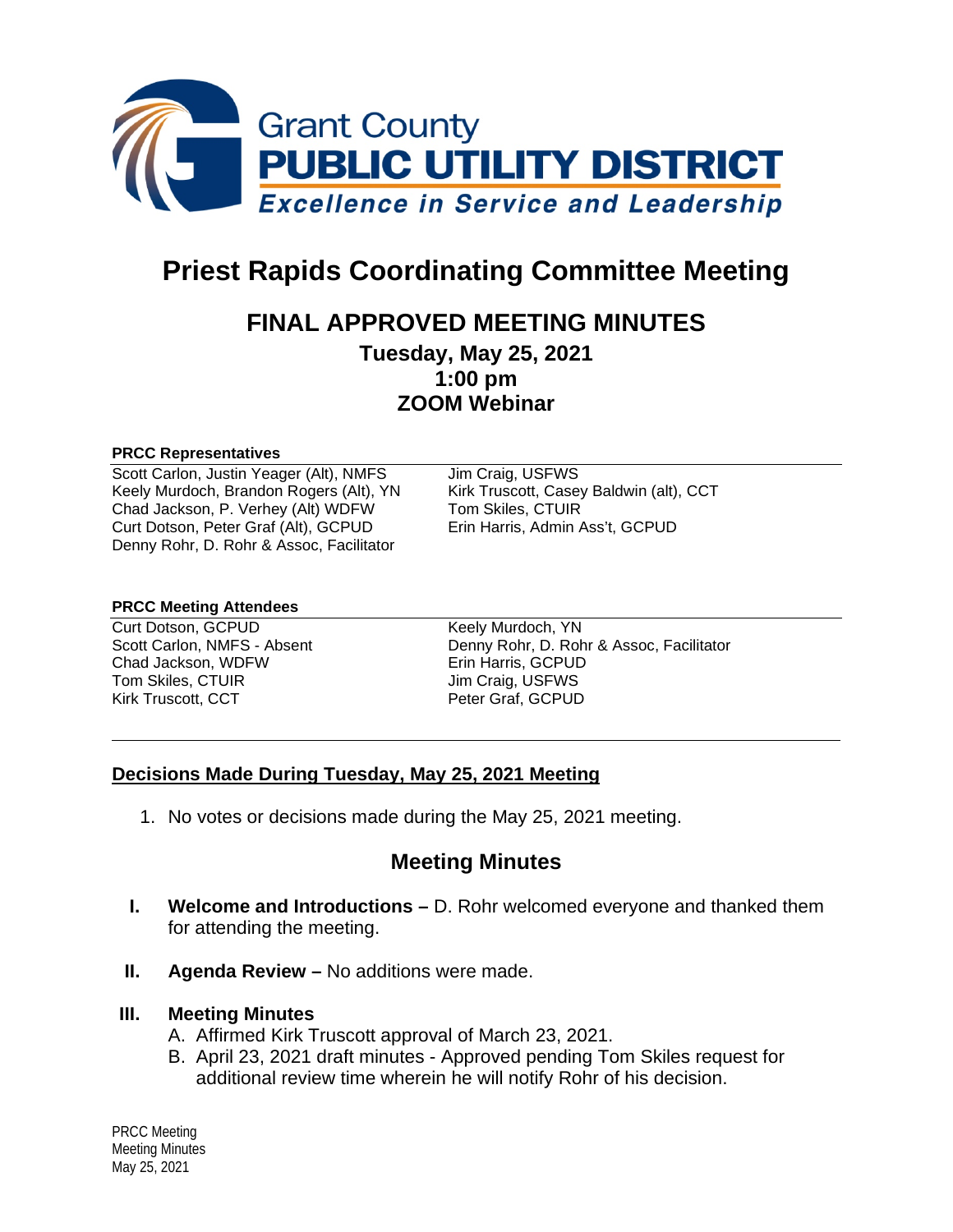### **IV. Review of Actions Items from March 23, 2001 Meeting –**

- 1. Rohr will include the **Draft SOA 2021-03 – Methodology used to Calculate the Combined (juvenile/adult) Survival Estimates for the Priest Rapids Project** on agenda for approval consideration at the next meeting.
- **V. DECISION ITEM – SOA 2021-03, Methodology used to Calculate the Combined (juvenile/adult) Survival Estimates for the Priest Rapids Project –** Rohr shared that the original proposal received edits from Murdoch and Truscott. He also shared that the amendments to the SOA have been sent out to members by email. Truscott asked to consider an email vote in ten days. Dotson shared he is on board with a ten-day review period followed by an email vote. Truscott suggested adding the survival language from the settlement agreement. Dotson noted the survival language has been a topic for this committee since September 2020. Truscott wants the survival language to be from the settlement agreement rather than the survival calculation. Murdoch shared her edits added the background section to add context to the statement, what it is and what it is not. She said we should include the survival standard language from the Settlement Agreement and added that this same language exists in the 2004 and 2008 BiOps and Grant's FERC license. Jackson shared that the State still feels the same as the tribes. Jackson shared he would like to have a special meeting rather than reconstruction by Grant's staff. Jackson suggested the PRCC hold special meetings or a new subcommittee to tackle all these components. Rohr shared this always comes down to the survival calculation and there have been several discussions with explanations and he's not sure where to take it. Truscott gives credit on the rewrites and edits that have been positive, and he agrees including 93% juvenile survival is a hang up. He also shared there is a NOAA meeting the next day with Richie Graves, NOAA, for additional discussion. Dotson shared this is a good discussion, and Grant will review internally and take the suggestions into consideration. Truscott and Dotson will also talk offline to provide clarity. Grant will discuss internally, and Dotson will get back to committee members. Rohr will conduct an email vote accordingly.

## **VI. Avian Predation Reports**

- A. **Additional Review and Comments of ISAB Avian Predation Report** (introduced April 27<sup>th</sup> PRCC meeting) – Rohr shared this review was requested by CRITFC and asked if anyone has additional comments? No comments were made.
- B. **Review and Discussion of May BOR Avian Predation Report** Rohr shared he sent out the report and received comments and questions from Blaine Parker, CRITFC. Rohr followed up with Parker, Dotson, and Skiles on a ZOOM call to talk about this. After committee members discussion, the takeaway from Parker's recommendations regarding expansion of BOR's monthly reports to PRCC was to share them with BOR. Skiles and Dotson had no additional comments and agreed with Parker's suggestions. Accordingly, committee members approved Rohr moving forward to contact and discuss with BOR.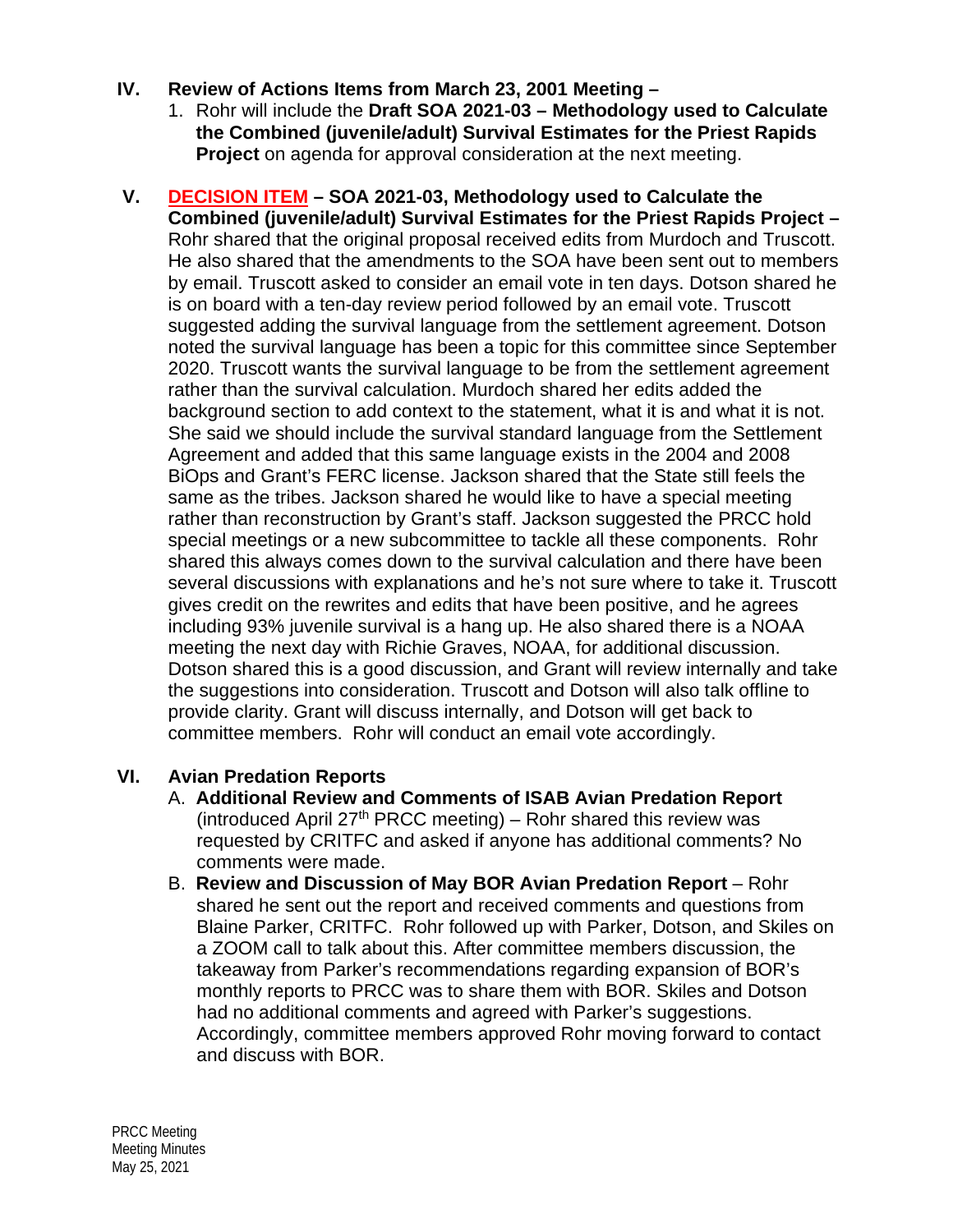- **VII. 2021 Spill Report –** Dotson reported that spill is taking place. No additional comments or questions from committee members.
- **VIII. Discussion of July Meeting Date (HCPCC changing meeting date) –** Rohr stated that he had been alerted by the HCPCC chair that they were changing their July meeting date due to a scheduling problem, and he wanted to discuss the PRCC schedule with the committee members. Murdoch informed the members that the HCPCC July meeting date was to be discussed further at the June meeting and it might be best to wait until after that discussion for PRCC to address the question. Accordingly, all agreed to discuss at the next meeting in June.
- **IX. Potpourri –** no update information

## **UPDATES**

- **X. Avian Predation Activities –** Nothing additional from agenda item VI above.
- **XI. FCRPS BiOp – Corps/BOR Avian Predation Management in Columbia Plateau Region –** no update.

#### **XII. Review of Outstanding NNI Funded Projects**

- A. Lower Wenatchee Instream Flow Enhancement Project Phase II no update information.
- B. "Non-Native Predator Recruitment Reduction Phase I" Murdoch reported that Geoff McMichael has completed some of the larvae sampling, and she will have more information to report at the June meeting.
- C. "Northern Pike Removal in Lake Roosevelt" Multi-agency work is occurring and they are working on funding contract year 3 of 3. Accordingly, a new funding request is forthcoming. Colville's are also discussing funding with BPA.
- D. **(Placeholder)** 2020 Quincy Valley Tourism Association Northern Pikeminnow Fishing Derby (moved to 2021 due to Covid-19) – Dotson reported the Derby took place the previous weekend, but he has not yet received any results of the numbers. He commented he would provide an update at the next meeting in June.
- E. Avian Predation on ESA-listed Juvenile Salmonids on the Mid-Columbia River, 2021, Real Time Research – No additional comments.
- F. **(Placeholder)** Barkley Irrigation Co Permanent Point of Diversion, Completing Implementation of the Permanent Solution – Rohr commented that the Habitat SC continues to work with Trout Unlimited and the Methow Salmon Recovery Board as to a path forward regarding disposition of the Wilson Property that was acquired during the implementation of this project. Rohr will keep committee members advised moving forward.